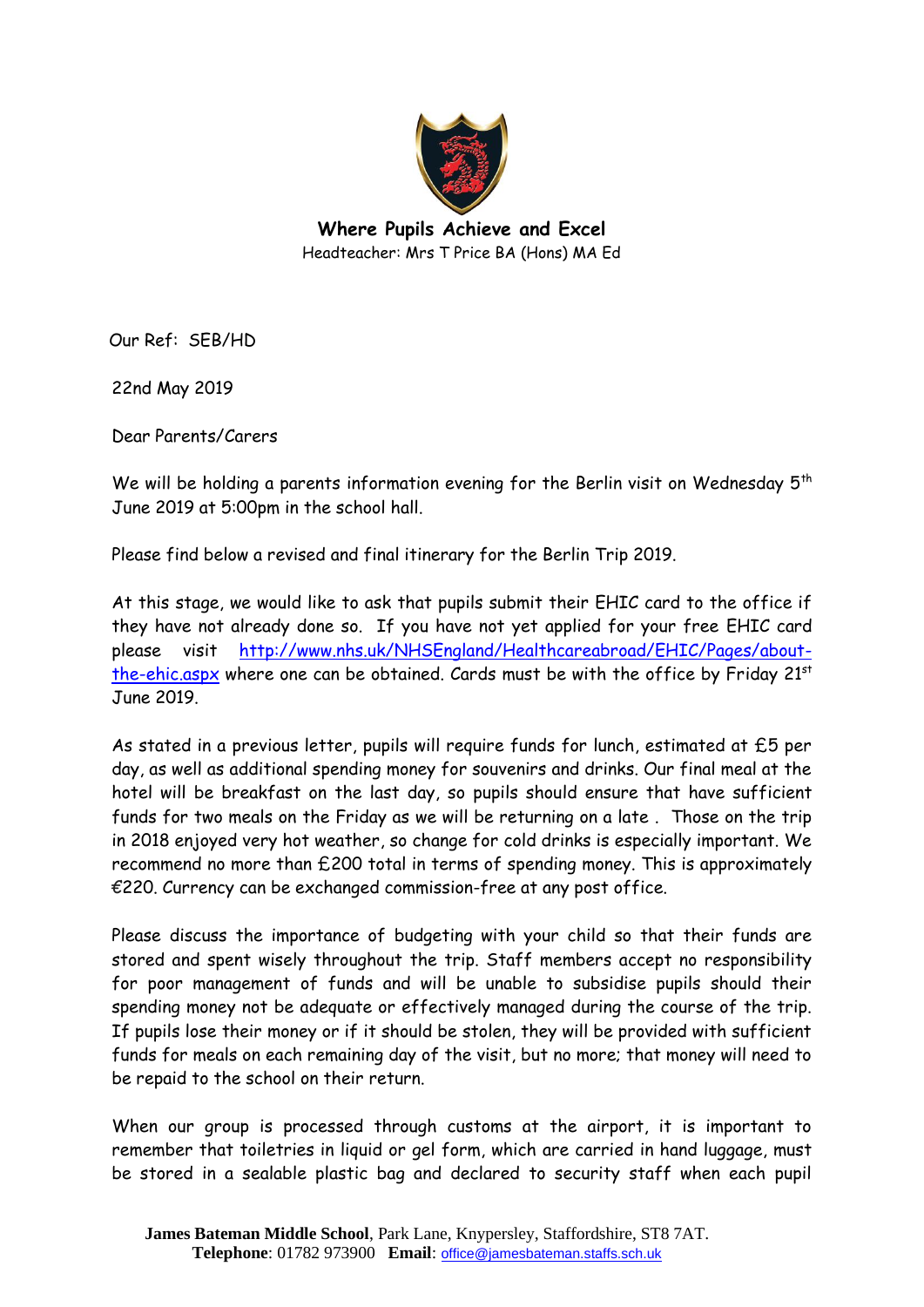submits his/her bag for processing. Liquid toiletries must not exceed 100ml. All bags are X-rayed and will be opened and checked if this instruction is not adhered to.

On our return flight, it should be noted that seating at Berlin Schoenefeld Airport, at busy times, is limited. This can be logistically difficult when accompanying a large group of children through check-in and airport security. We would like to ask that the importance of good and cooperative behaviour throughout the entire trip is emphasised to pupils but it is imperative when travelling through the airports, as well as through train stations. In addition, listening to staff and following instructions promptly is important and we ask that this is reiterated to your child before the trip.

There will be some free time on certain days, during which pupils, in groups of no fewer than three, may enjoy shopping in an enclosed local area ie. mall, under staff supervision. In addition to listening skills, it is vital that pupils return to meeting points at the agreed time.

Pupils are welcome to bring a mobile phone on the trip, to keep in touch with parents, as well as take photos of their experience. However, we ask that iPads, iPods and other electronic equipment are not brought along. The responsibility for any and all electronic equipment brought on the trip rests with the individual child. In the event of loss, theft or damage the school accepts no responsibility for the replacement or repair of such items. We advise that parents obtain adequate insurance for any item the child may choose to bring with him/her.

Staff in attendance will be Mrs Brennan, Mr Champ, Mrs Price and Mr Birtles.

| Monday  | $1^{st}$        | 3:15am Arrive at school                                        |
|---------|-----------------|----------------------------------------------------------------|
| July    |                 | 3:30am We MUST leave school promptly to ensure prompt check-in |
|         |                 | 4:40am Check-in at Manchester Airport                          |
|         |                 | 6:40 Flight departs (Easyjet Flight Number EZY1897)            |
|         |                 | 09:40am Arrive at Berlin Schoenefeld Airport (local time) and  |
|         |                 | transfer to hotel                                              |
|         |                 | 11:15am Anticipated arrival at hotel                           |
|         |                 | 12:00pm Walking tour: Brandenburg Gate, Tiergarten, Holocaust  |
|         |                 | Memorial, Ritter Chocolate Shop                                |
|         |                 | 6:00pm Evening meal                                            |
|         |                 | 7:00pm Quiz                                                    |
| Tuesday | 2 <sup>nd</sup> | 8:00am Breakfast served at the hotel                           |
| July    |                 | 9:00am Berlin Zoo                                              |
|         |                 | 3:00pm KaDeWe (Berlin's Harrods)                               |
|         |                 | 6:00pm Evening meal                                            |
|         |                 | 8:00pm Bowling                                                 |
|         |                 |                                                                |

The itinerary is as follows: